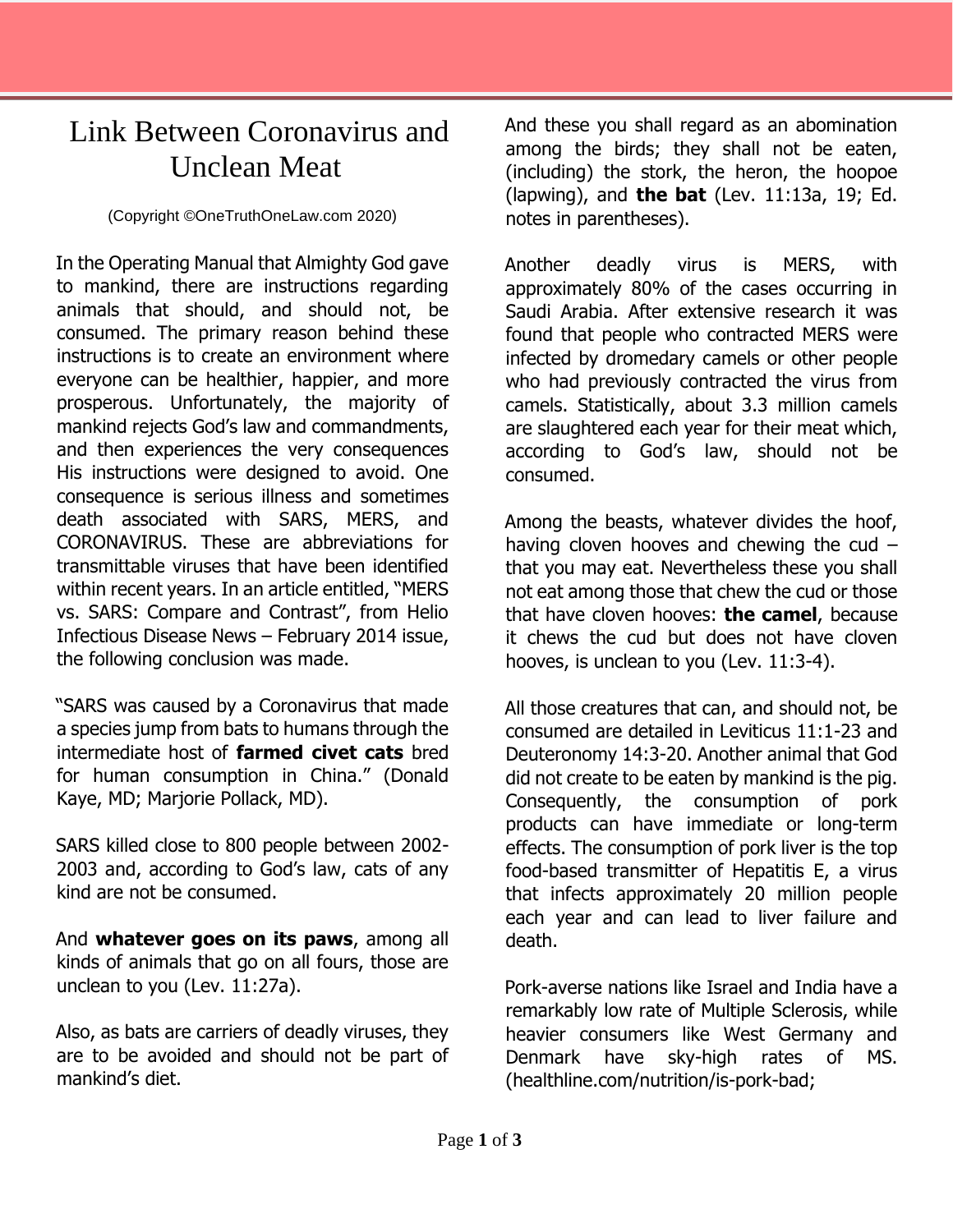www.psychologytoday.com>blog>perfecthealth-diet>is-pork-still-dangerous).

According to a study entitled, "National Mortality Rates from Chronic Liver Disease and Consumption of Alcohol and Pig Meat" liver cancer and cirrhosis rates are affected by pork consumption (US National Library of Medicine; National Institutes of Health).

A 1985 study entitled "Hepatocellular Carcinoma – Relationship to Wine and Pork Consumption by Nanji AA, and French SW, "pork intake correlated with hepatocellular carcinoma deaths as strongly as alcohol did."

Not only can pork carry Trichinosis, which is a parasitic disease caused by specific roundworms that invade the intestines causing diarrhea, stomach pain and vomiting, there is now Yersinia bacteria associated with under-cooked pork. Annually, Yersinia causes approximately 35 deaths for every 117,000 cases of food poisoning in the United States. Those who survive are 47 times more likely to have reactive arthritis that is triggered by the infection. Also, Graves' disease can be associated with the infection.

Pork doesn't even need to be consumed to cause serious problems for mankind. In an article from The Science Daily quoting Mount Sinai Hospital/Mount Sinai School of Medicine, "The 2009 swine H1N1 flu pandemic caused 17,000 deaths worldwide. It originated in pigs from a small region in central Mexico. The scientists say their findings represent the first time that the origin of an influenza pandemic has been determined in such detail."

For those "Christians" who claim God's law regarding clean and unclean creatures is no longer in effect, their Master confirmed that it is

still valid when he gave permission to some unclean angels to enter some unclean animals en route to their death.

When Christ had come to the country of the Gadarenes, there met him two demonpossessed men, coming out of the cemetery, exceedingly fierce, so that no one could pass that way, <sup>29</sup>And suddenly they cried out, saying, "What have we to do with you, Jesus, you Son of God? Have you come here to interrogate us before the time (of judgment)?"  $30$ Now a good way off from them there was a herd of many swine feeding. <sup>31</sup>So the demons begged him, saying, "If you cast us out, permit us to go away into the herd of swine." <sup>32</sup>And he said to them, "Go." So when they had come out, they went into the herd of swine. And suddenly the whole herd of swine ran violently down the steep place into the sea, and perished in the water (Matthew 8:28-32; Ed. Note in parenthesis).

> AND THESE YOU SHALL REGARD AS AN ABOMINATION AMONG THE BIRDS; THEY SHALL NOT BE EATEN, (INCLUDING) THE STORK, THE HERON, THE HOOPOE (LAPWING), AND **THE BAT**.

Leviticus 11:13a, 19 Ed. notes in parenthesis

Had this herd consisted of goats, sheep, or cattle, Jesus Christ would not have given the demons permission to enter them because these animals are regarded as 'clean' by Almighty God. As demons are unclean due to their sin, Christ would not have permitted the 'unclean' demons to contaminate the 'clean' goats, sheep, or cattle.

Unfortunately, because of mankind's farming practices even 'clean' animals can become sick due to overcrowding in 'factory farms.' This will